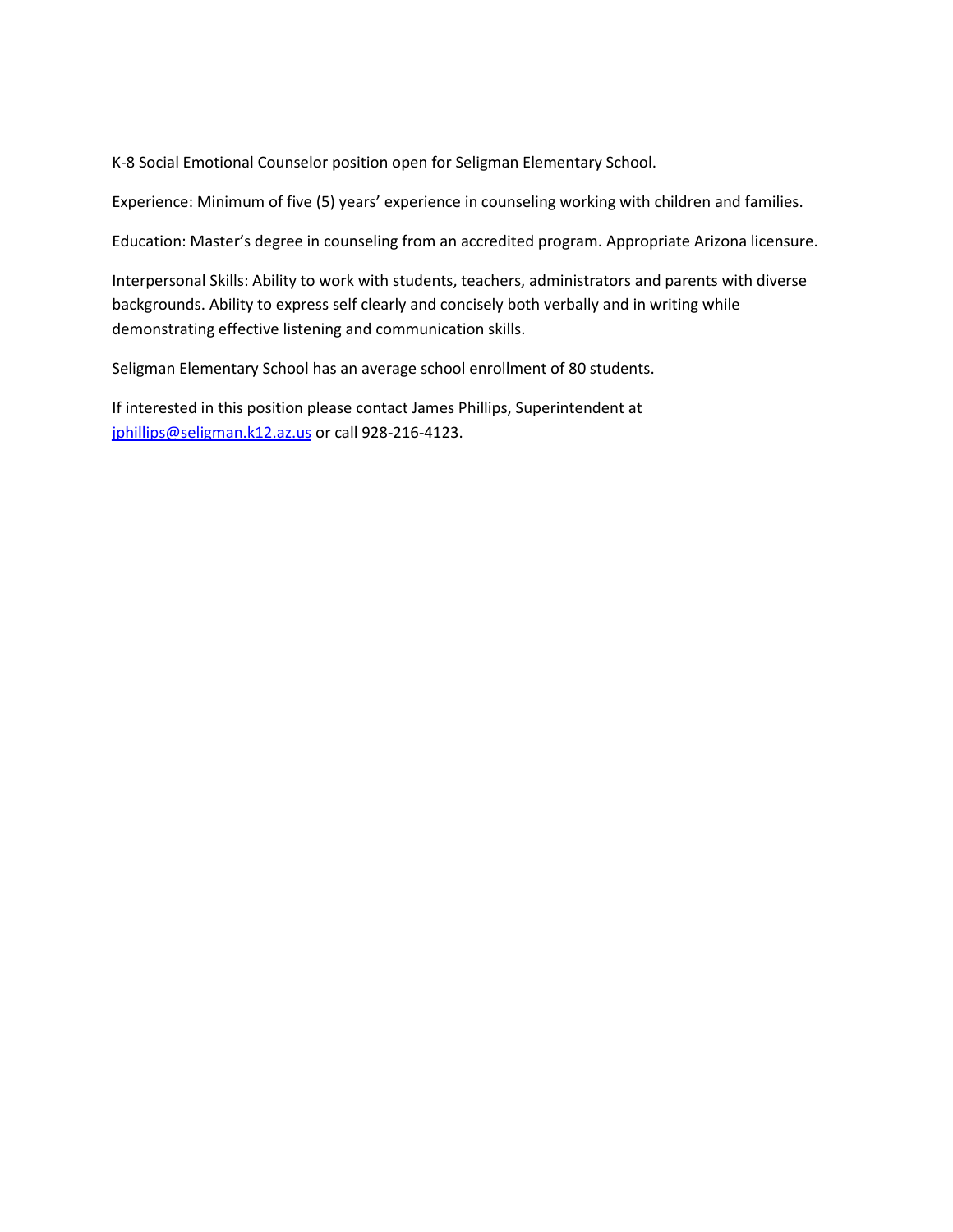|  | <b>Job Code:</b>            |                      |
|--|-----------------------------|----------------------|
|  | <b>Position:</b>            | K-8 School Counselor |
|  | <b>Salary:</b>              |                      |
|  | <b>Reports To:</b>          | Supervisor           |
|  | Department:                 |                      |
|  | <b>Location:</b>            |                      |
|  | <b>FLSA:</b>                | Exempt               |
|  | <b>Board Approval Date:</b> |                      |
|  | <b>Posting Date:</b>        |                      |
|  | <b>Closing Date:</b>        | Until Filled         |

## **Summary:**

The School Counselor will be responsible for providing services related to the delivery of mental health care to assigned clients at the designated school location and will provide consultation services to the school staff to support the overall mental health goals of the school.

#### **Minimum Requirements:**

**Knowledge** (position requirements at entry)

- $\checkmark$  Ability to interface effectively with other departments, school personnel, other maintenance staff, and business contacts from outside of the District.
- $\checkmark$  Must possess a strong knowledge of the common diagnoses and treatments for school-aged
	- children and possess the skills necessary to facilitate positive change in a school
- $\checkmark$  Knowledge of FERPA, HIPPA and special education
- $\checkmark$  Knowledge of brief therapy theories and interventions based off the strengths perspective
- Ability to follow written and oral directions and complete assignments given.
- $\checkmark$  Ability to establish and maintain effective working relationships with students, peers, parents and staff members.
- $\checkmark$  Is self-directed, and works without direct supervision.

**Skills** (position requirements at entry)

- $\checkmark$  Communication, interpersonal skills as applied to interaction with coworkers, supervisor, the general public, etc. sufficient to exchange or convey information and to receive work direction.
- $\checkmark$  Must be able to restrain students when required.

**Training and Experience** (position requirements at entry)

- $\checkmark$  Required A Master's degree from an accredited University or College in the field of Psychology, Social Work, Counseling Education or Human Services field.
- $\checkmark$  Preferred Licensed in the State of Arizona to provide mental health services (LPC, LSW, LCSW, etc.), preferred
- $\checkmark$  Possess AZ Finger Print Clearance Card